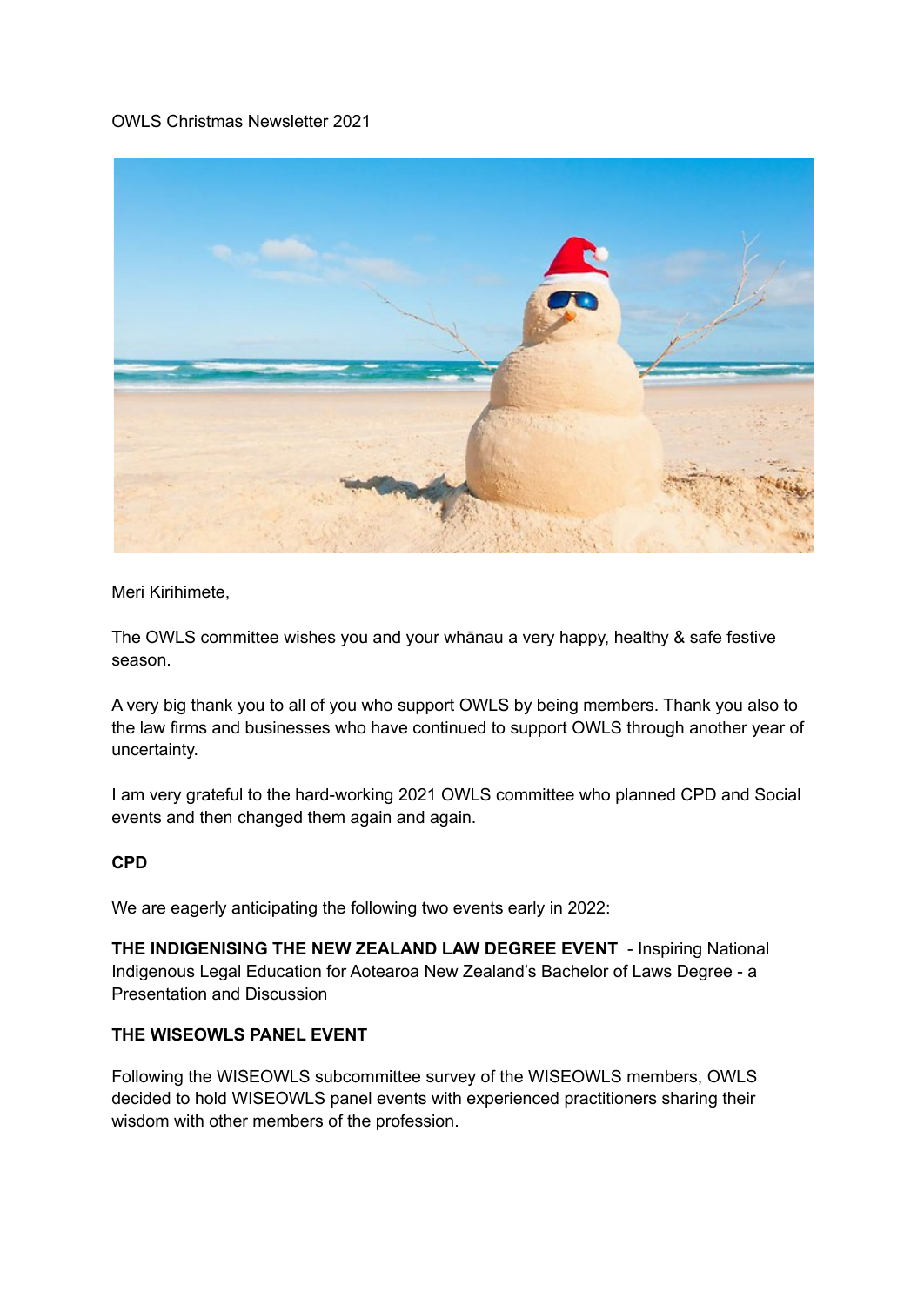### **Coffee Catch-ups**

We continued to hold Coffee Catch-Ups which were permitted under the previous Covid-19 Level 2 - the most popular of which at Catalyst attracted 20 OWLS. As a Committee we value live in person events which give us the opportunity to mix and mingle, make new connections and strengthen existing friendships.

Now that Aotearoa is in the traffic light system, it will be more straightforward to hold both CPD and Social events for the majority of our members. We will endeavour to provide CPD virtually in addition to in person so that OWLS living outside Dunedin, and OWLS who do not hold a vaccine pass can attend.

# **Ethel Benjamin Commemorative Address**

As Convener, I was extremely disappointed that the Annual New Zealand Law Foundation Ethel Benjamin Commemorative Address did not proceed due to Covid-19 Restrictions. The OWLS Committee considered holding the Address virtually, but decided against this for a number of reasons including the gravitas of the event and that there would be no opportunity for socialising for loyal supporters of the Address, who had travelled from Dunedin or further afield. Barring unforeseen circumstances, the 2022 Address will be held in September next year.

### **Christmas Lunch**

OWLS staged a mini-takeover of Nova on Thursday 2 December 2021 when we held the annual Christmas Lunch. Originally 46 OWLS planned on attending, however 42 were able to attend on the day. We were really impressed with how efficiently Nova delivered the pre-ordered meals - Vietnamese Salad was the most popular with 17 orders, next Spiced cauliflower 8, and 3rd = Pumpkin risotto and Eggs benedict.

On the day OWLS members donated \$190 to Women's Refuge which was matched and rounded up to \$400 by the OWLS committee.

#### **OWLS committee 2021**

We farewelled Catherine Donaldson in August from the OWLS committee and thanked her for her four years of service, one as Deputy Convener.

We welcomed Korrie Middendorf as a new OWLS committee member based in **Queenstown** 

The OWLS committee also celebrated becoming honorary OWLS aunties with the arrival of Melissa Hammer's son Arthur in November.

In 2022 we will farewell Lizzie Rutherford and Georgia Stumbles from the OWLS committee, both of whom have been on the committee for four years. Georgia as Treasurer for all four years, and Lizzie as Convener and Secretary for one year and a general committee member for the other two years.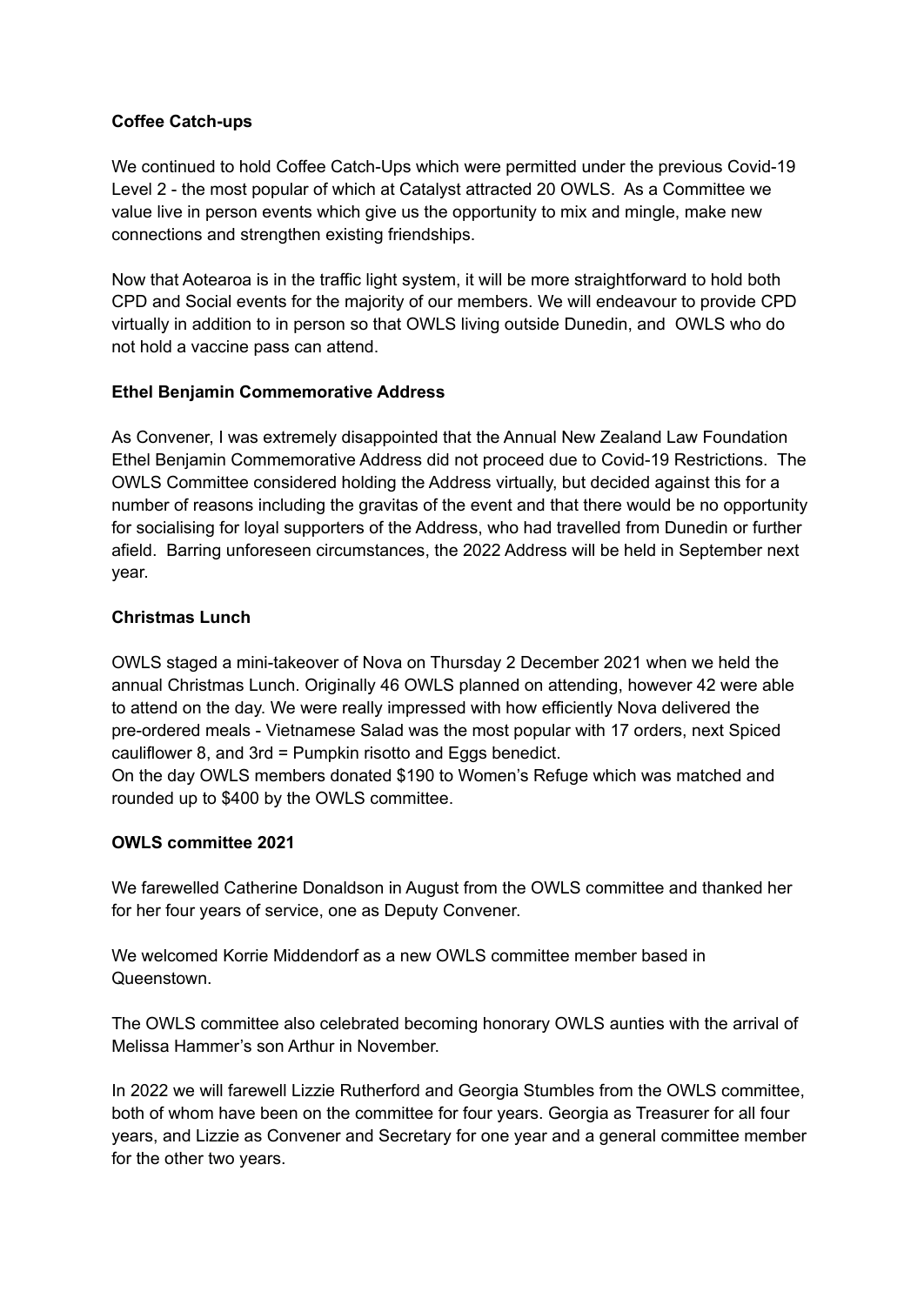### **20-Year Lunch**

In November OWLS hosted a luncheon to celebrate OWLS members who had reached the milestone of either being admitted or holding a practising certificate for 20 years during 2020 or 2021. The 20 Year Celebratory lunch was a joyous occasion held at Bacchus.

Five of the eight OWLS who reached the milestone were able to join us. Sadly Rachel Brooking was in Invercargill with MP duties, and Nadia McKenzie had a clash with a board meeting. We look forward to them being feted in 2022.



Back: Rochelle Crossman, Lisa Brown and Sarah Eyre Front: Tammy Whelan and Kate Hesson